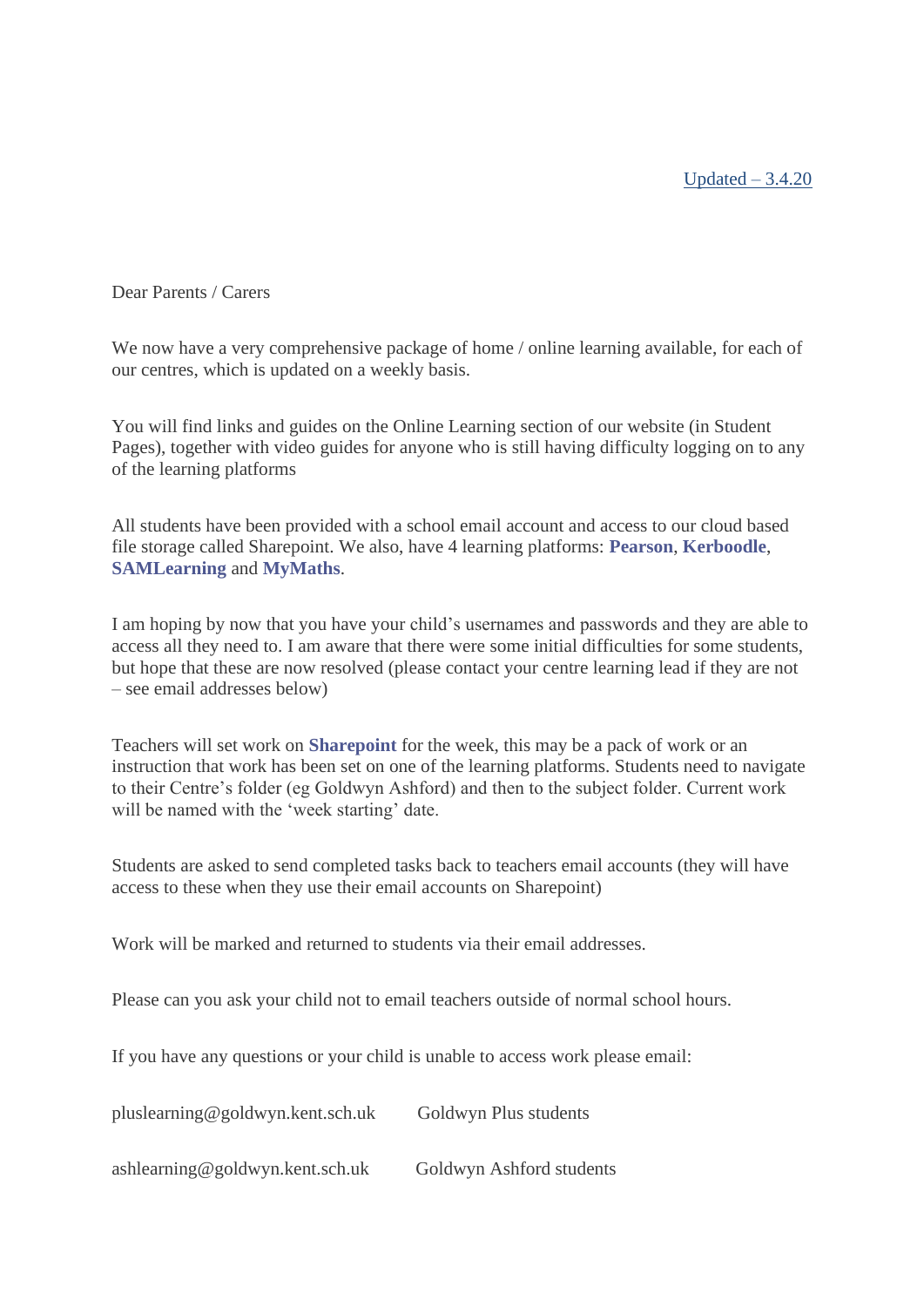| folklearning@goldwyn.kent.sch.uk | Goldwyn Folkestone students         |
|----------------------------------|-------------------------------------|
| colllearning@goldwyn.kent.sch.uk | Goldwyn Sixth Form College students |

I am aware that there may be some students who are unable to access the internet or do not have a device on which to complete online work. We can provide paper based work packs; would you please contact your centre using the email address above if this is the case for your child.

These are unprecedented times and we will all need to collaborate to support the continued learning of our children / students. However, can I make it clear from the school's point of view that there is no expectation that students will do a certain amount of work each day or each week; together we should try and encourage them to continue with some learning, but we need to avoid any confrontations or additional anxiety at home due to school work.

## Summer Examinations 2020

You will also see from Charlotte's letter that we have just received updated guidance from OFQUAL with regard to how GCSE's will be awarded this summer. We will be contacted after Easter to provide evidence of teacher's professional decisions on GCSE grades, which must be completed by the end of May.

Can I please ask you not to request any information from any of the staff regarding your child's provisional grades as they are not allowed to release these:

## *"Schools and colleges have been told that they must not share their centre assessment grades with students, parents or carers, under any circumstances, until after final results are issued. This is to protect the integrity of centres' judgements, and to avoid anyone feeling under pressure to submit a grade that is not supported by the evidence" (OFQUAL 3.4.20)*

The DFE have stated that all students will have the opportunity to sit these examinations again during autumn of 2020 or summer 2020 if they wish.

Your child may also be entered for non GCSE qualifications, such as BTEC's or City & Guilds; we are still awaiting guidance about these qualifications.

Please refer to the parent / carer and student links below:

[https://assets.publishing.service.gov.uk/government/uploads/system/uploads/attachment\\_data](https://assets.publishing.service.gov.uk/government/uploads/system/uploads/attachment_data/file/877842/Summer_2020_grades_for_GCSE_AS_A_level_EPQ_AEA_in_maths_-_guidance_for_teachers_students_parents.pdf) [/file/877842/Summer\\_2020\\_grades\\_for\\_GCSE\\_AS\\_A\\_level\\_EPQ\\_AEA\\_in\\_maths\\_-](https://assets.publishing.service.gov.uk/government/uploads/system/uploads/attachment_data/file/877842/Summer_2020_grades_for_GCSE_AS_A_level_EPQ_AEA_in_maths_-_guidance_for_teachers_students_parents.pdf) [\\_guidance\\_for\\_teachers\\_students\\_parents.pdf](https://assets.publishing.service.gov.uk/government/uploads/system/uploads/attachment_data/file/877842/Summer_2020_grades_for_GCSE_AS_A_level_EPQ_AEA_in_maths_-_guidance_for_teachers_students_parents.pdf)